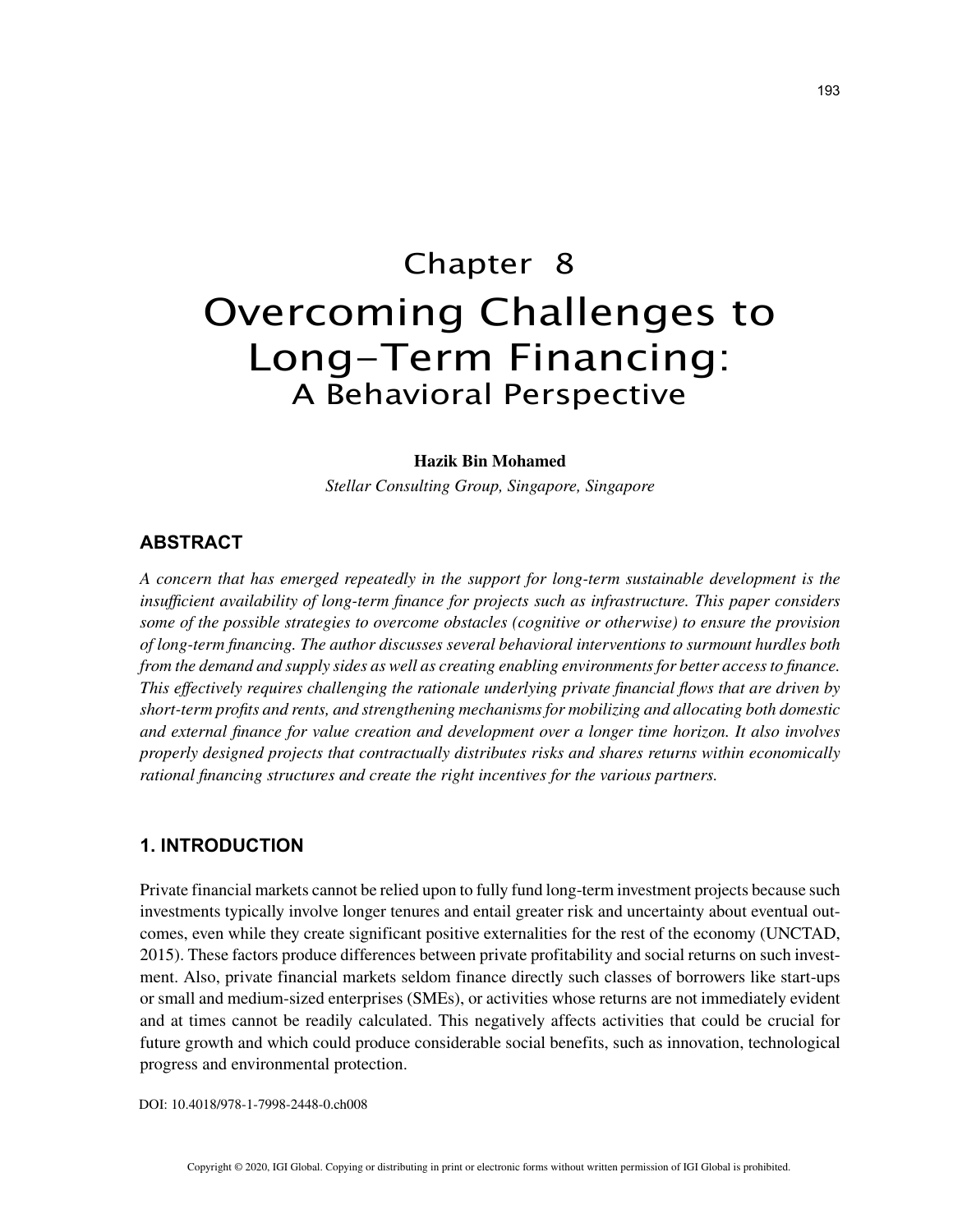Financing for purely public goods necessarily requires appropriate public domestic revenues, and in the context of external financing this is most likely to be supported by official development assistance (ODA) or other forms of development cooperation. In the case of warrant goods and services, as well as other activities with large positive externalities, a mix of public and private arrangements is involved, usually some degree of explicit or implicit government subsidies, which in turn would require either internal or external resources, usually channelled through the public coffers. Finally, there are some activities that generate changes in productive structures and are potentially profitable (such as some kinds of infrastructure investment), which are nevertheless avoided by private investors because of uncertainties associated with lumpy investment requirements with large initial costs, long gestation periods and perceived risks.

This article considers some of the possible strategies to overcome obstacles (both cognitive and otherwise) to ensure the provision of long-term financing. Also, greater financial integration has not delivered on expectations of easier access to the kind of long-term financing needed to boost growth and development. In section 2, we suggest ways on how to facilitate long-term financing activities, both in public as well as private sector using variable forms of funds, including those from sovereign wealth funds and multi-lateral development banks. In our scope of discussion, we argue for necessary change in traditional practices of financial risk-assessment and enriching them with a behavioural orientation, as well as the specification of possible useful tools, and a reassessment in investment focus and horizon. In section 3, we discuss several interventions from behavioral perspectives to surmount hurdles both from the demand and supply sides as well as creating enabling environments for better access to finance via suitable long-term capital market instruments as well as regulatory improvements.

## **1.1 Challenges to Long-Term Financing**

In providing for long-term financing, the challenge lies in promoting a financial system that incentivizes sustainable development. Both domestic and international private sources (banks, institutional investors, direct investors) and public resources will be necessary. Public and private resources should, however, not be necessarily seen as substitutes, as they have different investment objectives. Despite small (but growing) pockets of socially conscious investors, most private capital remains driven by the profit motive. As a result, the private sector will under-invest in public goals when the expected return underperforms other investment opportunities on a risk adjusted basis. Hence it is important to recognize plainly that public financing and public sector policies are instrumental to a long-term financing strategy.

Another challenge in channelling investor funds into long-term projects like infrastructure, is the apparent mismatch between investment demand and the supply of finance — there is a lack of properly structured projects. For instance, infrastructure investments entail complex legal and financial arrangements, requiring a lot of expertise (BIS, 2014). Building up the necessary expertise is costly, and investors will only be willing to incur these fixed costs if there is a sufficient and predictable pipeline of infrastructure investment opportunities. Otherwise, the costs can easily outweigh the potential benefits of investing into infrastructure over other less complex asset classes.

A few common economic characteristics differentiate long-term project assets like infrastructure from other asset classes. These characteristics also make it more difficult to match investment demand and financing supply: